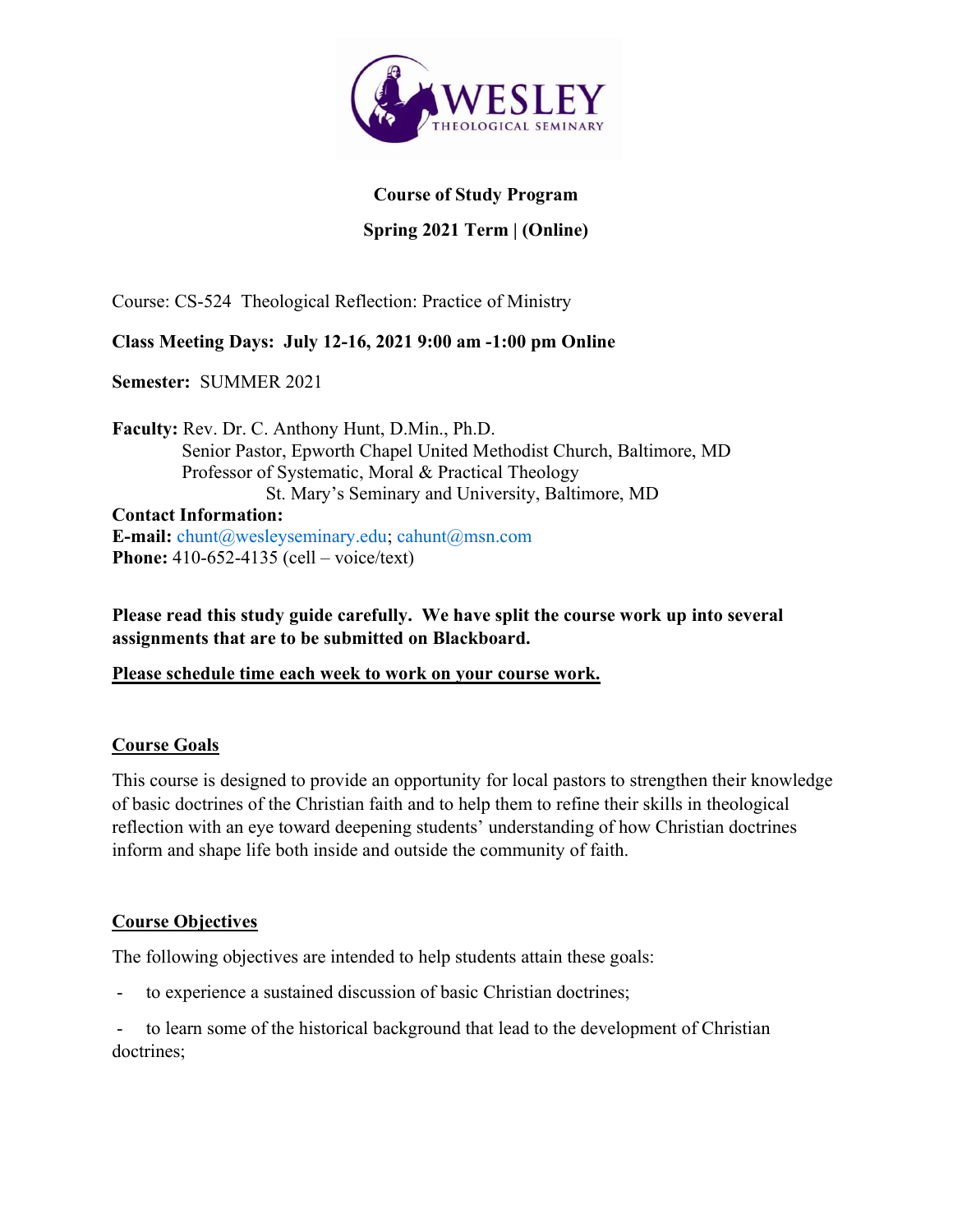to practice the art of theological reflection by responding to questions designed to enable one to establish how doctrine shapes the life of the congregation; and

to gain further understanding of the relationship of doctrine to concrete experiences that challenge persons of faith.

It is expected that at the end of the course students will have developed a deeper understanding of some of the central doctrines of the Christian faith and will have refined their skill in theological reflection to enable them to clarify the theology which governs their ministry endeavors.

# Required Texts

Will Willimon, Pastor: The Theology and Practice of Ordained Ministry Kathleen Cahalan, Introducing the Practice of Ministry Charles Wood and Ellen Blue, Attentive to God: Thinking Theologically in Ministry Dietrich Bonhoeffer, Life Together: The Classic Exploration of Christian Community

Written Assignments:

## FIRST WRITTEN ASSIGNMENT (DUE June 14, 2021, posted to Blackboard)

An 8-10-page paper, (not including endnotes or footnotes, and bibliography), on some aspect of the nature of what it means to be a 21st century pastor based upon your reflection on Will Willimon's discussion in *Pastor: The Theology and Practice of Ordained Ministry*, pp. 27-109. You are encouraged to incorporate your own experience as a pastor in this reflection. This first assignment is due on the course Blackboard site by Friday, September 18).

# FINAL WRITTEN ASSIGNMENT (DUE July 16, 2021, posted to Blackboard)

An 8-10-page theological reflection paper, (not including endnotes or footnotes, and bibliography) on a selected Christian doctrine. Examples include (but are not limited to) God, creation, grace, salvation, sanctification, Christology, ecclesiology, eschatology, and missiology. You are to (1) define the doctrine using theological sources, which may include assigned texts and additional texts as you find necessary, (2) share what the doctrine has meant to you in your own development spiritually and as a church leader in the practice of ministry, and (3) discuss the significance of the selected doctrine within the context of the contemporary church. This fourth assignment is due on Blackboard by Friday, November 6.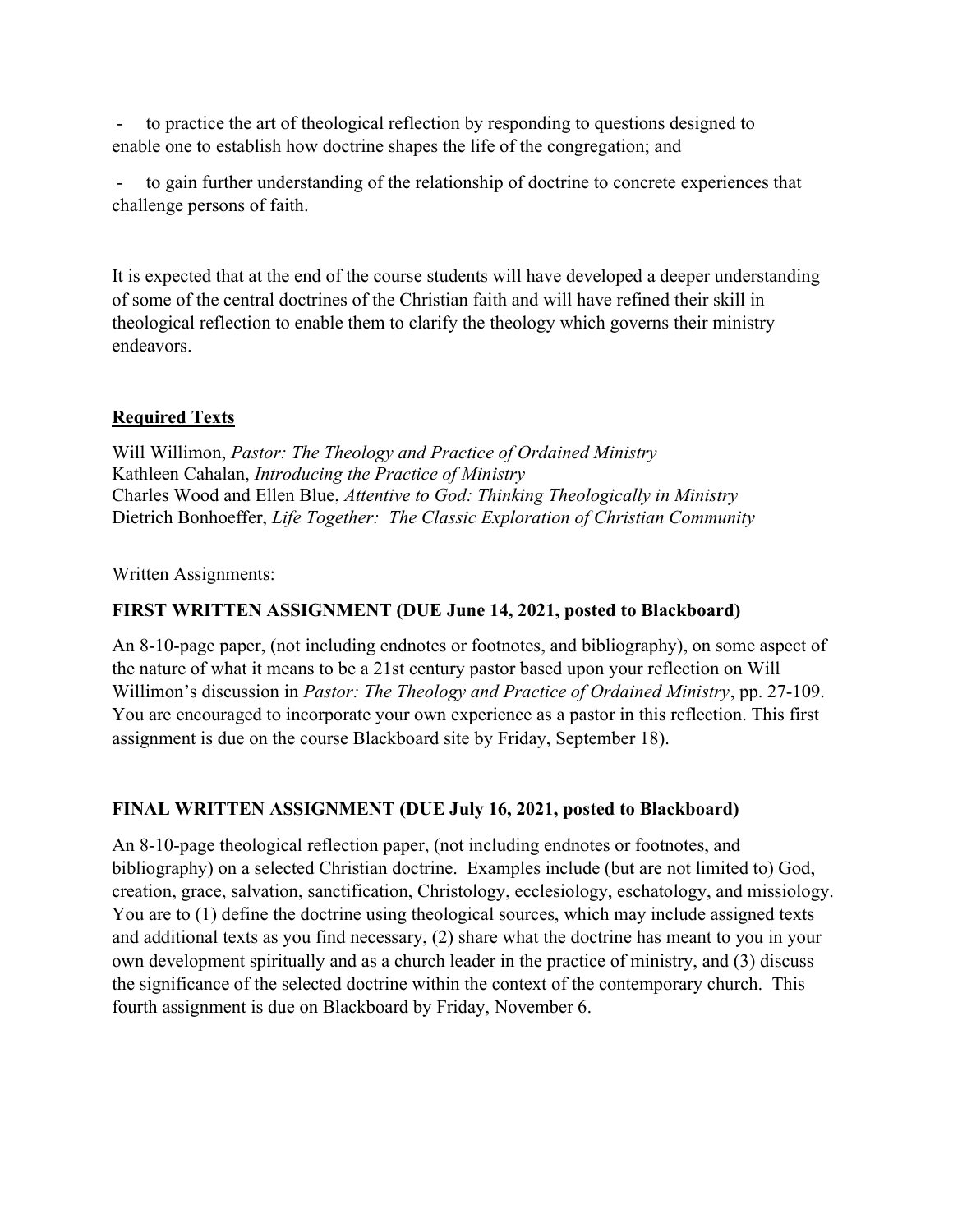## Criteria for Evaluating Course Work

Regardless of whether you write a paper, answer an essay question, voice an oral presentation, or create any original project, the academic context requires that certain minimal requirements characterize your work. While there are subjective components in the grading process, most professors are concerned that you become well educated in four basic qualities of excellent academic work:

1. Demonstration of an empathetic understanding of the content of texts and resources. Your topic should not only be well researched in the library, through interviews and observations, and/or from assigned readings and class discussions, but you should be able to provide a fair description and a clear understanding of texts and resources. This is apparent in the ability to describe and discuss precisely and accurately what an author has written or a speaker has said. Evaluation, response, and critique follow accurate representation of another's ideas—earn the privilege of criticizing a viewpoint by showing that you really understand it.

2. Clear critical thinking that provides appropriate specific evidence for conclusions. Use the most precise historical, empirical, or contemporary data or information to support the claims of your thesis and paragraphs. Conclusions follow from and are supported by evidence. Be sure that your evidence is relevant, accurate, and detailed. Adherence to clear critical thinking, relevant and accurate evidence, and logical organization constitute sound arguments. Even creative writing requires logical relationships among ideas to assist your readers in following the plot or main point.

3. Creativity that moves beyond reporting someone else's ideas. Your creative addition to academic discourse might include questioning, evaluating, applying, criticizing (positively or negatively), developing, or responding. You might see a connection between two or more ideas. You might see information from a unique perspective. The minimal requirement of academic work is correctly repeating what is read or discussed. Excellent work moves beyond repetition to unique insights, organization, correlations, and theses. Work to find your own scholarly and professional voice.

4. Grammar, spelling, and form. Excellent written work is conscious of proofreading and good communication. Oral presentations are equally accountable for careful expression. A brilliant thesis can be lost in a paper or project that obscures its ideas with careless communication. Your readers and listeners should not have to guess what you mean—help them by speaking and writing well.

### Grading:

The instructor assumes that everyone in the class is capable of the work required to receive a "B" grade for each assignment. The following interpretations of the meaning of each grade have been developed to help class members review their work to identify strengths and problems.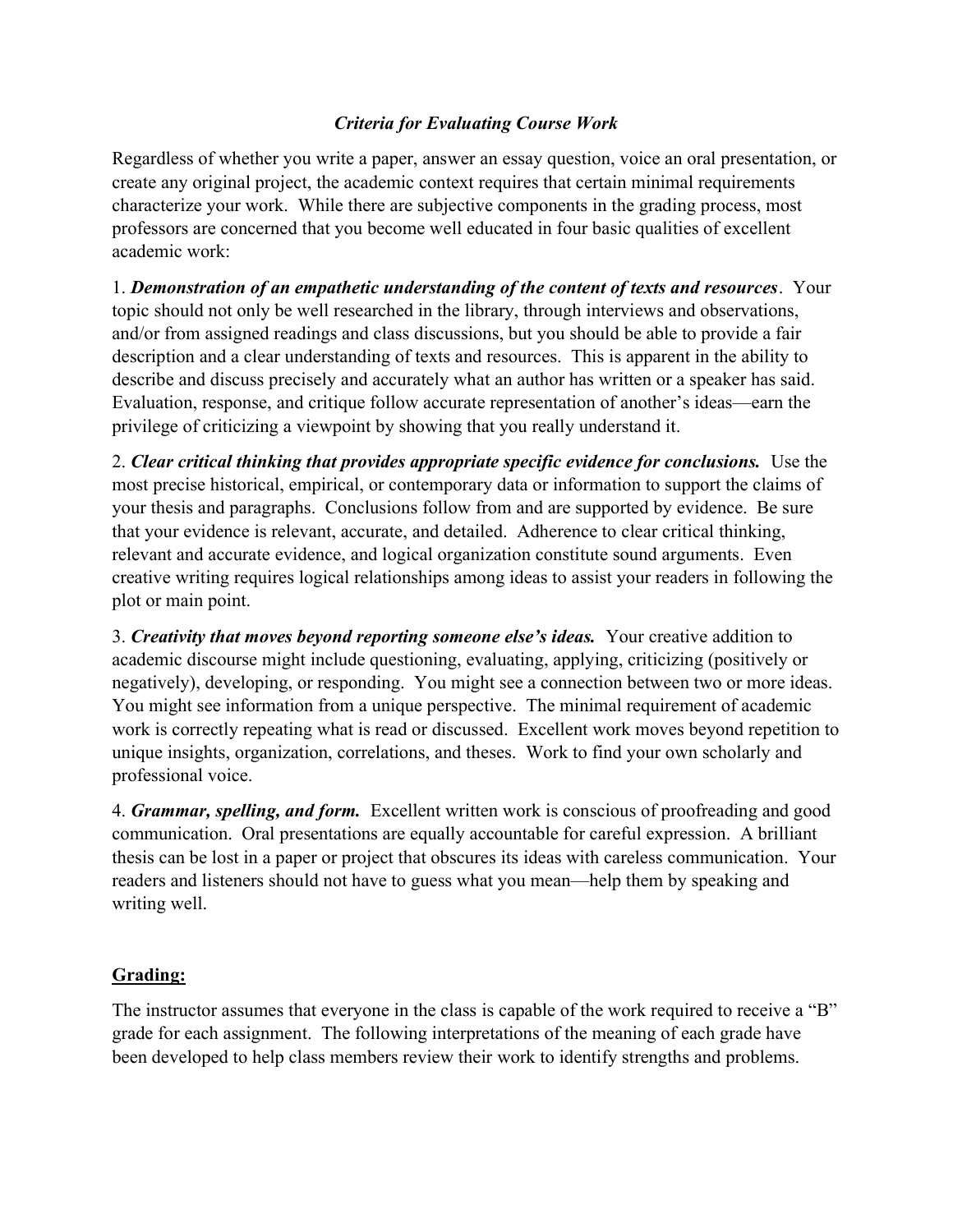A "B" means that the basic elements of the assignment have been faithfully included, the argument is internally coherent, and clearly articulated.

A "B+" means the assignment is also well crafted.

 An "A-" means that the assignment is not only well crafted, but it also probes the issues with considerable insight.

 An "A" means the assignment is well crafted, reveals considerable insight, and moves beyond the range of the student's prior knowledge to begin to construct new perspectives and meanings for the subject. In other words, it shows the student's imagination at work; it has a creative edge.

 A "C+" means that the assignment lacks clarity or focus, tends to reveal more the writer's opinions than the results of the writer's analysis, and lacks reflective insight into the issues being discussed.

 A "C" means that the assignment does not move beyond the reporting of information from readings and/or class discussions to engaging them with issues being discussed; it may indicate inappropriate or misuse of data and readings.

 A "C-" means that despite some moments of focused discussion and insight, major gaps exist in the development of the argument or discussion.

An "F" means the individual needs to see me immediately.

Grades will be reduced a step (e.g. from B to a B-) for assignments handed in after the due date(s), and a full letter grade for any assignments 24 hours past due. Assignments over 48 hours past due will be lowered two letter grades. We need to talk if an assignment is over 72 hours past due. Please note only two unexcused absences are allowed before grade is lowered one step.

 Final course grades are mailed to the student, GBHEM in Nashville and the student's conference representative by September 30. Grades are not posted on-line.

### Inclusive Language

In both oral and written contributions to the course, students are expected to be conscious of the power of language in theology. Inclusive language respects both gender and racial diversity, and students should demonstrate awareness that language about persons and God expresses values and impacts theological ideas in the details of race and gender connotations. Both gender and race are socially-constructed categories, and changing language is part of bringing justice to theological discourse.